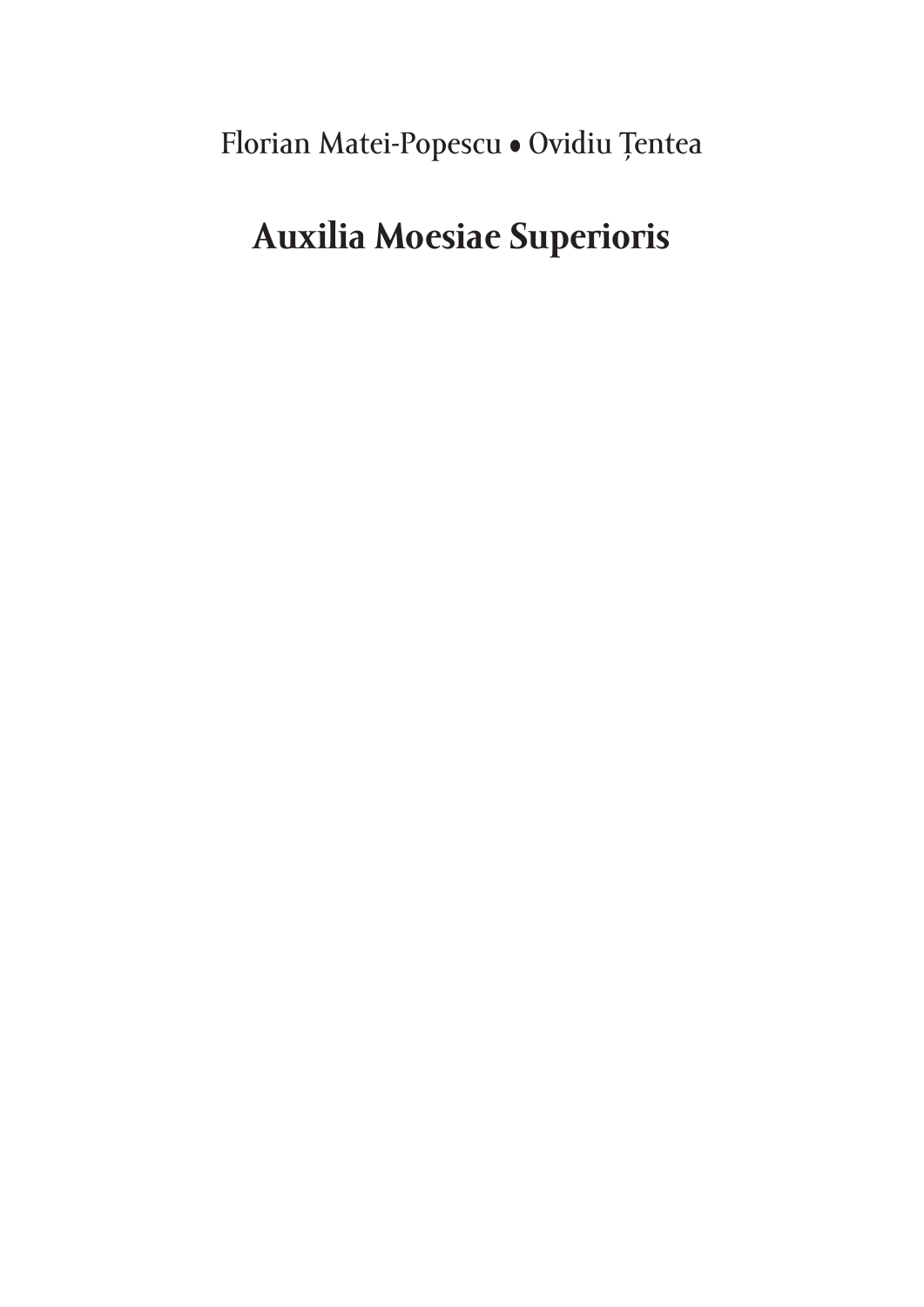### **NATIONAL MUSEUM OF ROMANIAN HISTORY INSTITUTE OF ARCHAEOLOGY "VASILE PÂRVAN"**

### THE CENTRE FOR ROMAN MILITARY STUDIES 9

*Series editors*: OVIDIU ŢENTEA FLORIAN MATEI-POPESCU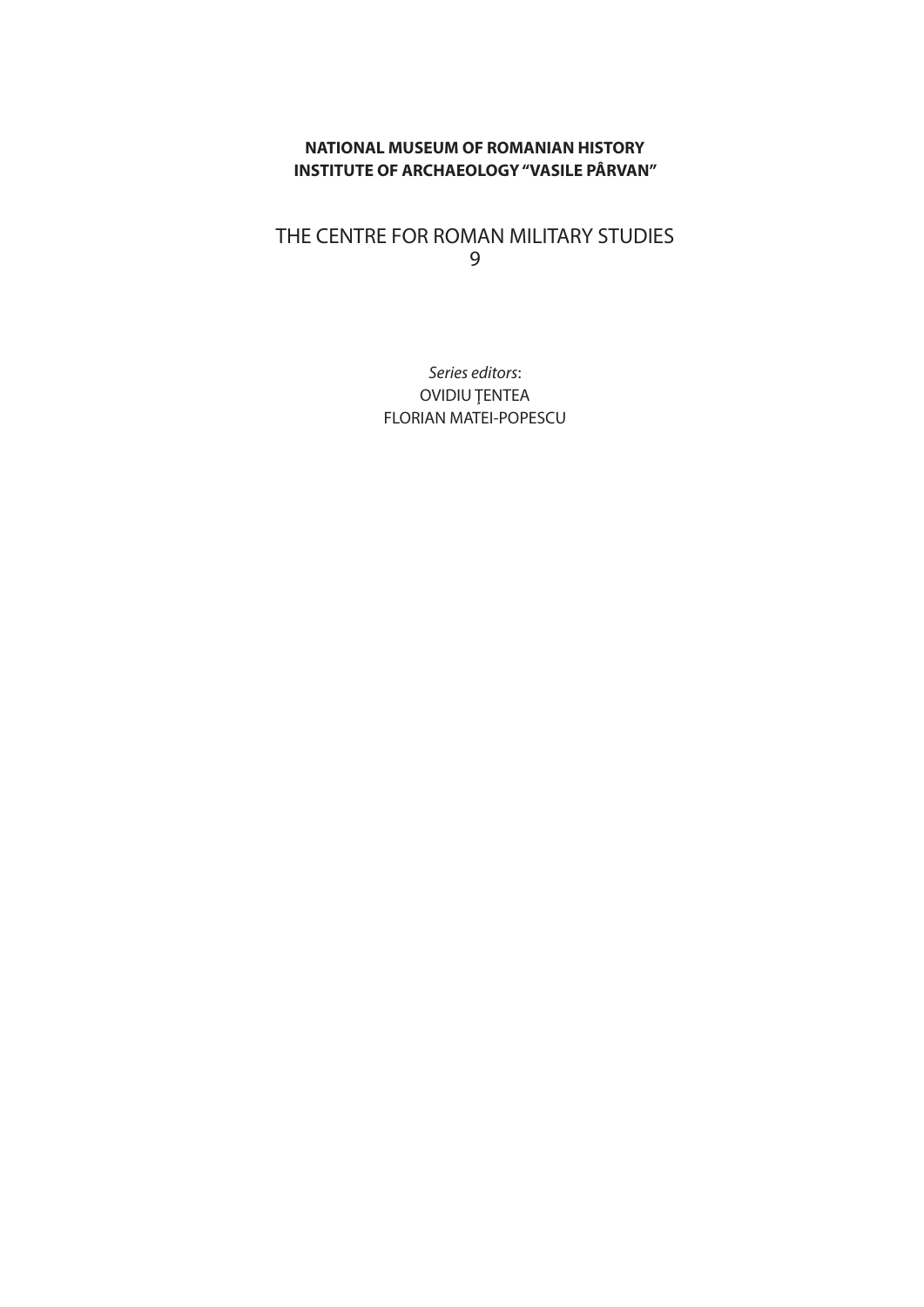Florian Matei-Popescu Ovidiu Ţentea

# **AUXILIA MOESIAE SUPERIORIS**

MEGA PUBLISHING HOUSE 2018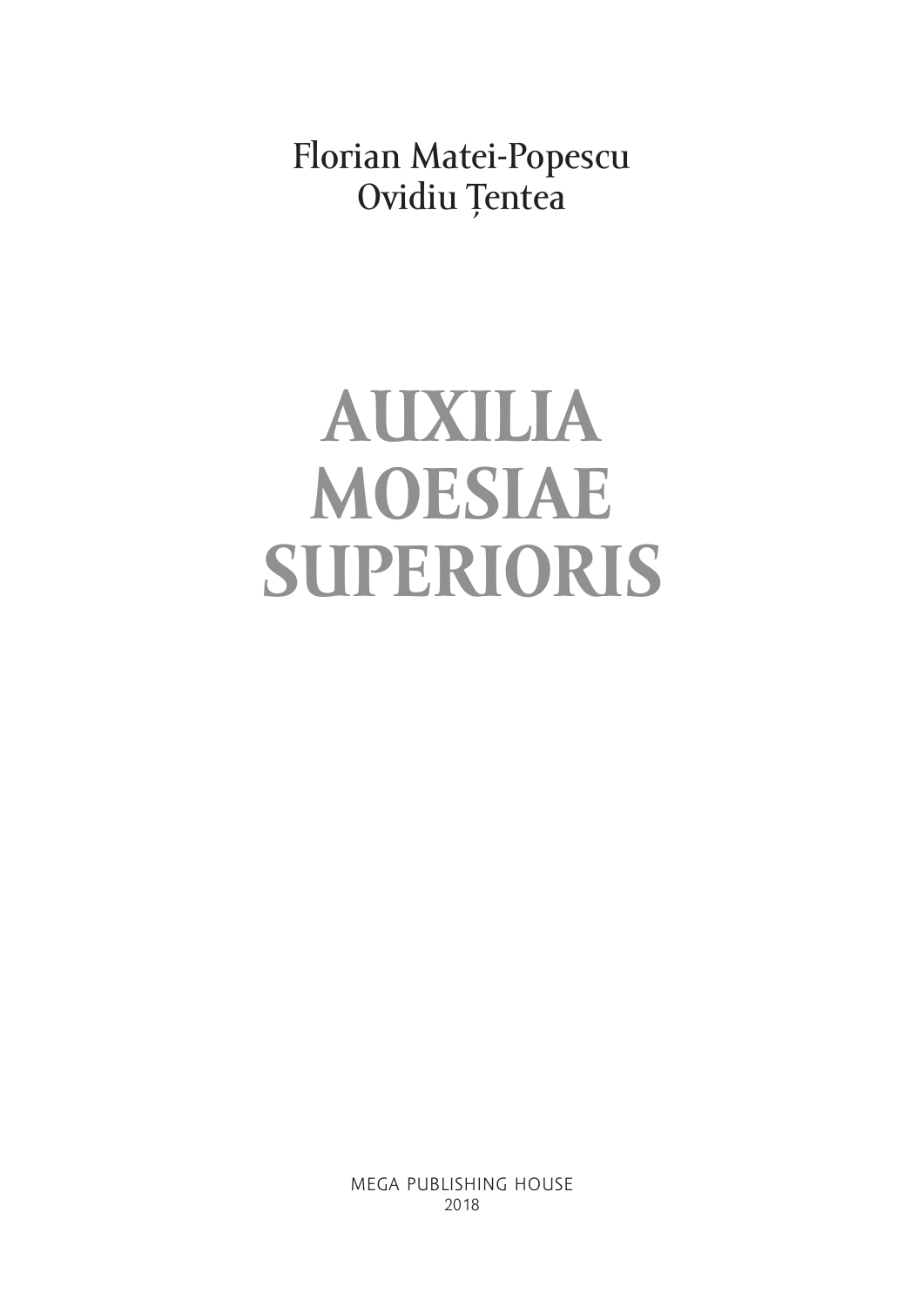A first version of this work was made in the framework of the STRATEG Project – PNCDI II, P4, 91-010/ 2007, financed by the National Authority for Scientific Research (ANCS).

Editors: Ovidiu Ţentea and Florian Matei-Popescu English translation: Gabriela Balica Cover design: Andrei Cîmpeanu DTP: Francisc Baja

© Florian Matei-Popescu, Ovidiu Ţentea & CRMS

All rights reserved. No part of this book may be reprinted or reproduced or utilized in any form or by any electronic, mechanical or other means, now known or hereafter invented, including photocopying and recording, or in any information storage or retrieval system, without the permission in writing from the publishers and editors.

A CIP catalogue record for this book is available from the National Library of Roumania

ISBN 978-606-020-063-5



Edited by Mega Publishing House Romania, Cluj-Napoca www.edituramega.ro e-mail: mega@edituramega.ro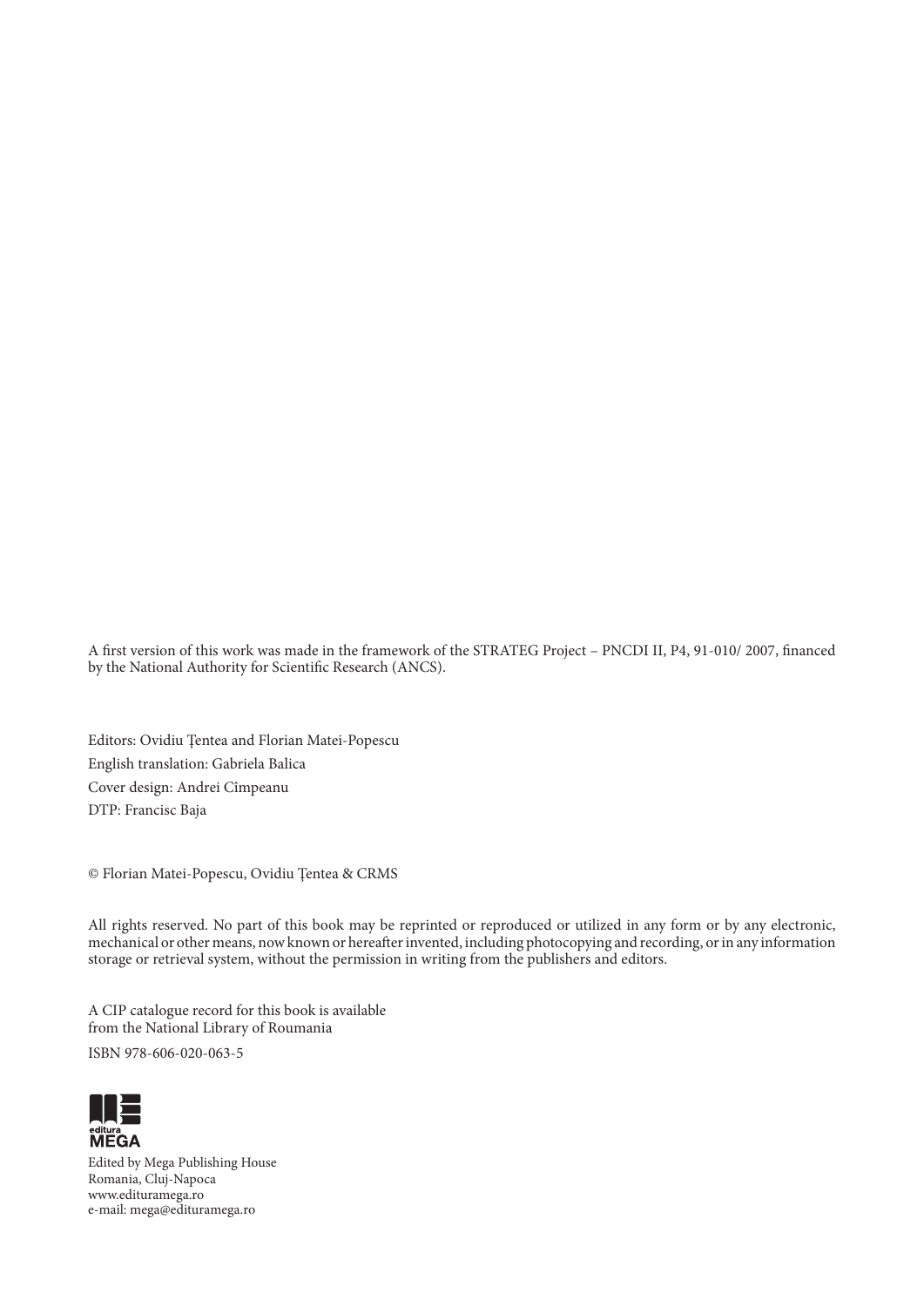# **CONTENTS**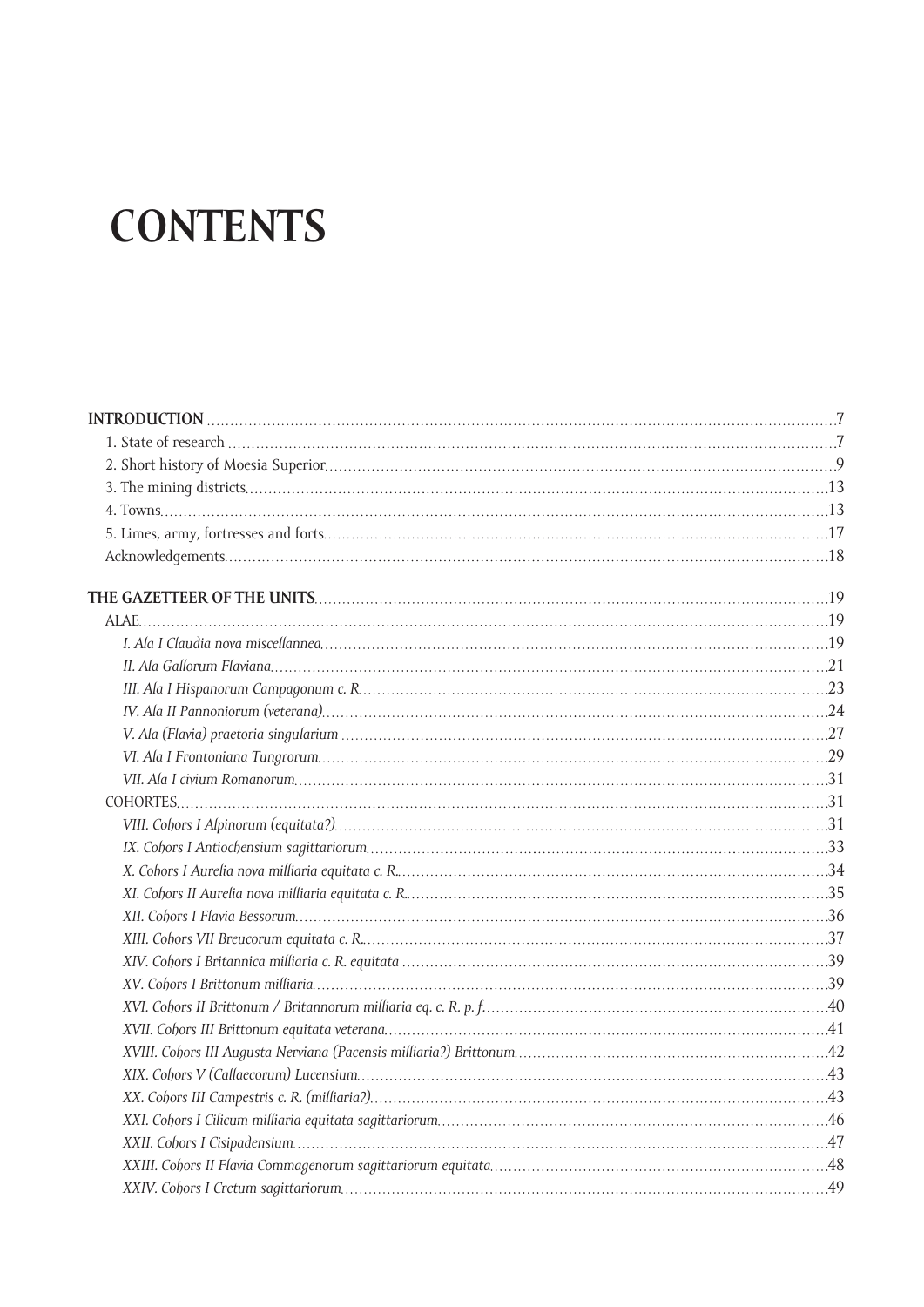| CONCLUSIONS. | .79 |
|--------------|-----|
|              |     |
|              |     |
|              |     |
|              |     |
|              |     |
|              |     |
|              |     |
|              |     |
|              |     |
|              |     |
|              |     |
|              |     |
|              |     |
|              |     |